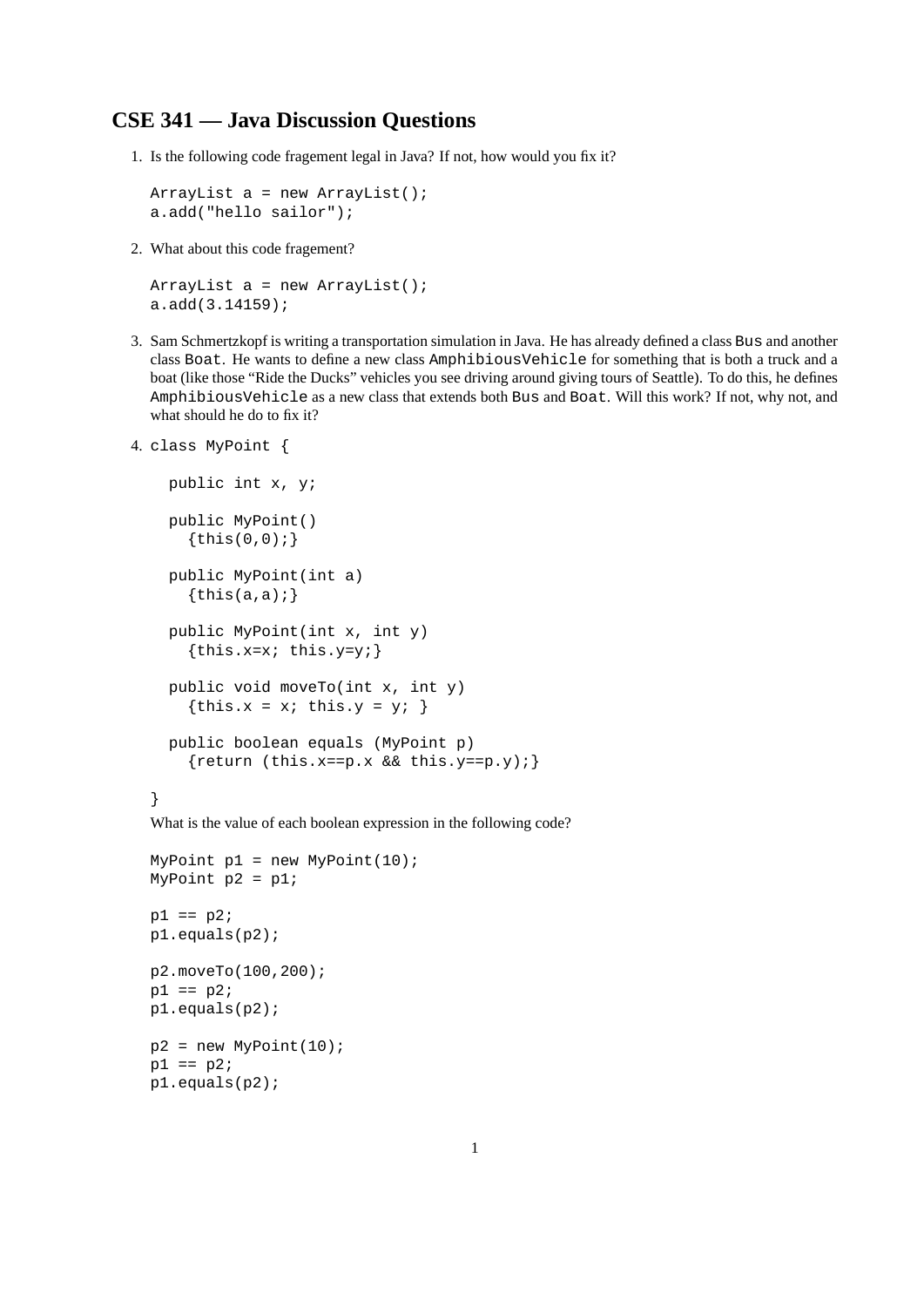5. Consider the following Java class definitions. (These compile correctly.)

```
abstract class Plant {
  // return true if this plant has chlorophyll
  abstract public boolean hasChlorophyll();
 public String description() {
   return "a plant.";
  }
}
class Tree extends Plant {
 // height of this tree in feet
 private int height;
  public Tree (int height) {
   this.height = height;
  }
  public String description() {
   return "a tree " + height + " feet tall. also " + super.description();
  }
  public boolean hasChlorophyll() {
   return true;
  }
  static public String hardness() {
   return "unknown";
  }
}
class Oak extends Tree {
 public Oak (int height) {
   super(height);
  }
  public String description() {
   return "an oak. also " + super.description();
  }
  static public String hardness() {
   return "very hard";
  }
}
```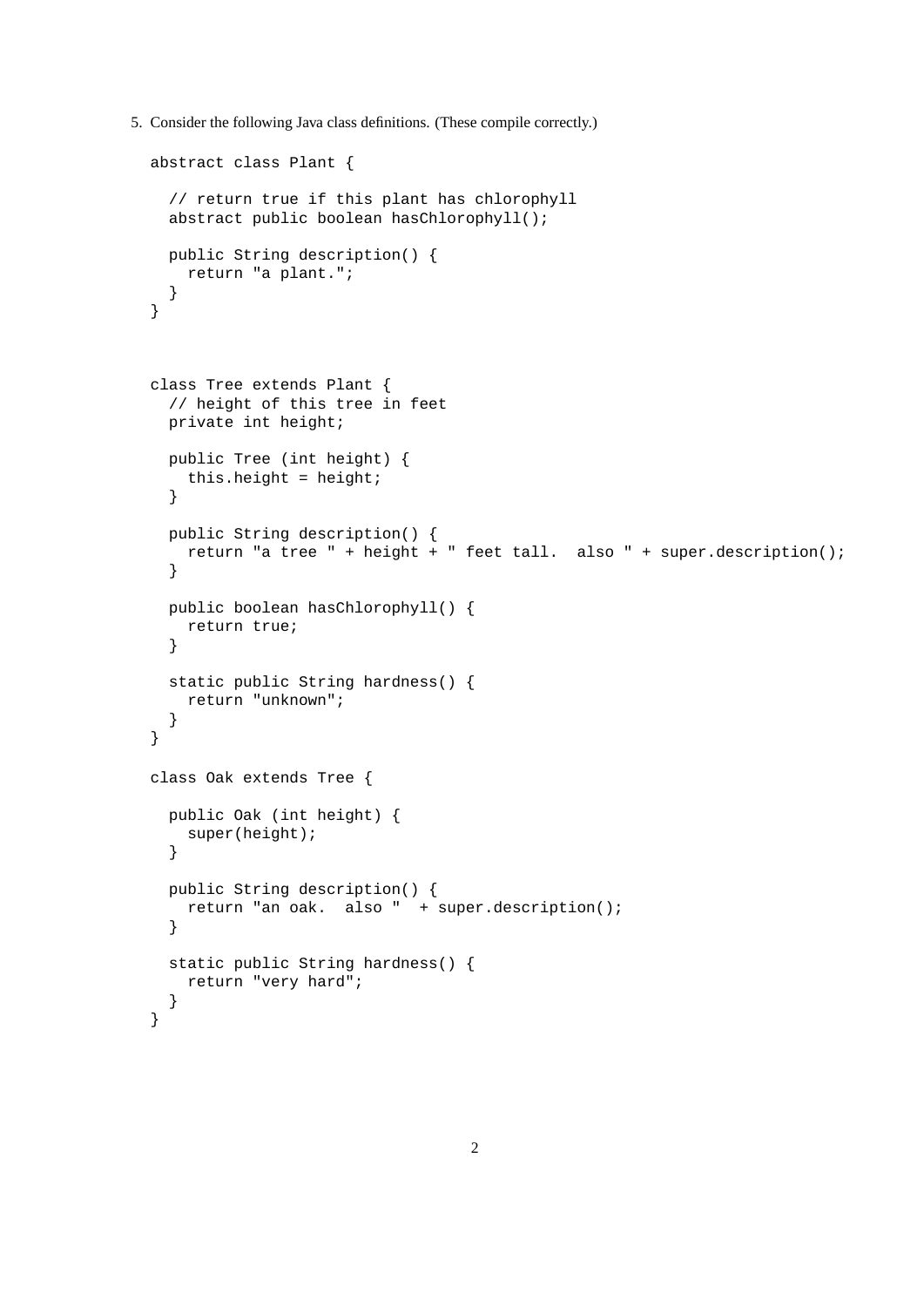```
class Cedar extends Tree {
 public Cedar (int height) {
    super(height);
  }
 public String description() {
    return "a cedar. also " + super.description();
  }
  static public String hardness() {
    return "soft";
  }
}
class Mushroom extends Plant {
 public String description() {
    return "a mushroom. possibly poisonous, so watch out. also "
      + super.description();
  }
 public boolean hasChlorophyll() {
    return false;
  }
}
```
Now suppose we also have a class PlantTest with a main method. What is the result of compiling and executing the Java program for each of the following versions of PlantTest and main? The result might be that the program runs correctly, or it might have a compile time error, or a runtime error. If the program compiles correctly and can be run, give the output. Otherwise explain what the error is.

```
(a)
  public class PlantTest {
    public static void main (String [ ] args) {
      Plant p = new Plant();
       System.out.println(p.hasChlorophyll());
      System.out.println(p.description());
     }
  }
```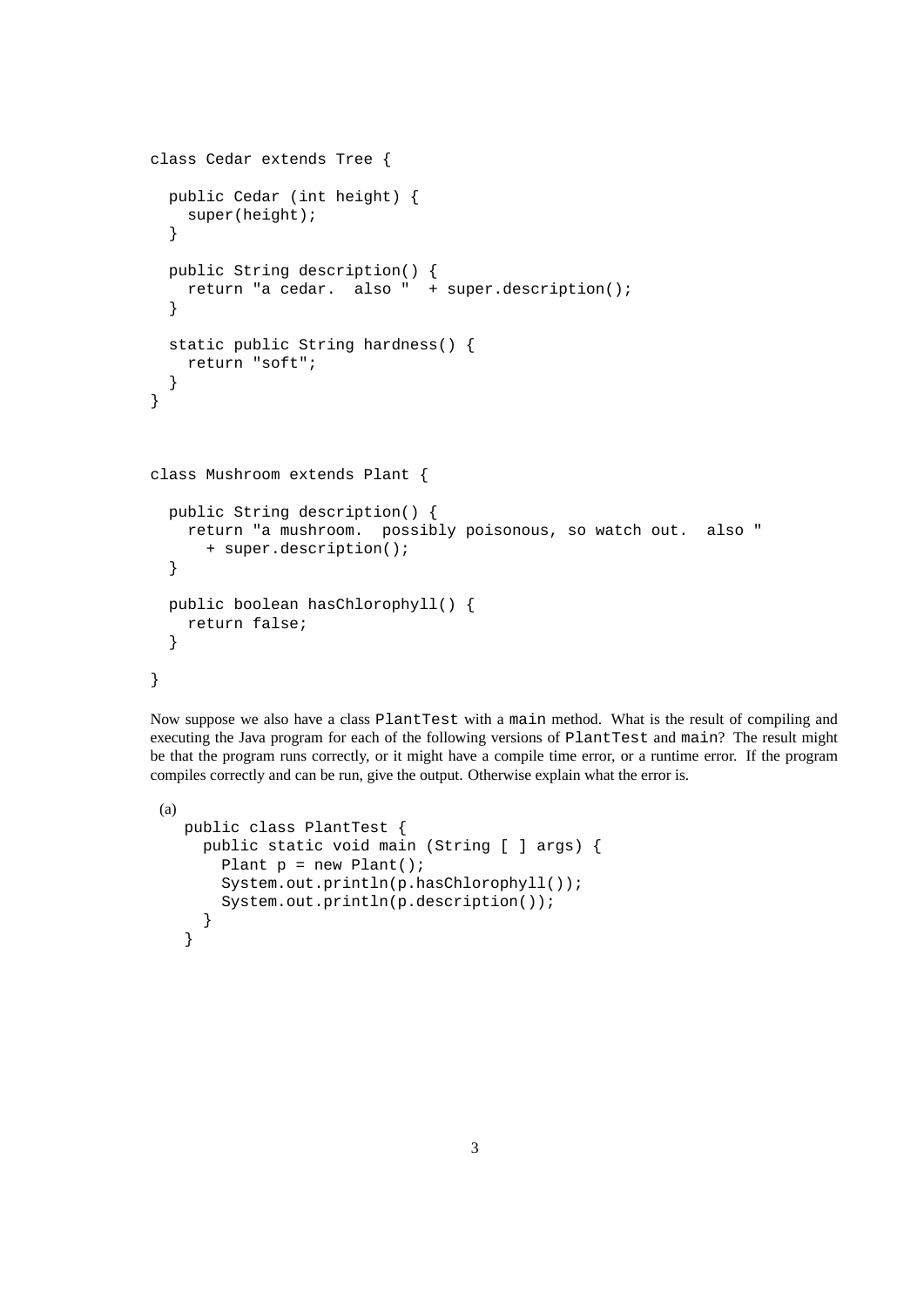```
(b)
  public class PlantTest {
    public static void main (String [ ] args) {
      Plant p = new Mushroom();
      System.out.println(p.hasChlorophyll());
      System.out.println(p.description());
     }
   }
(c)public class PlantTest {
    public static void main (String [ ] args) {
      Oak o = new Oak(150);
      Tree t = o;
      System.out.println(o.description());
      System.out.println(t.description());
      System.out.println(o.hardness());
      System.out.println(t.hardness());
     }
   }
(d)
  public class PlantTest {
    public static void main (String [ ] args) {
      Oak o = new Oak(150);
      Tree t = (Tree) o;
      System.out.println(t.description());
     }
   }
```